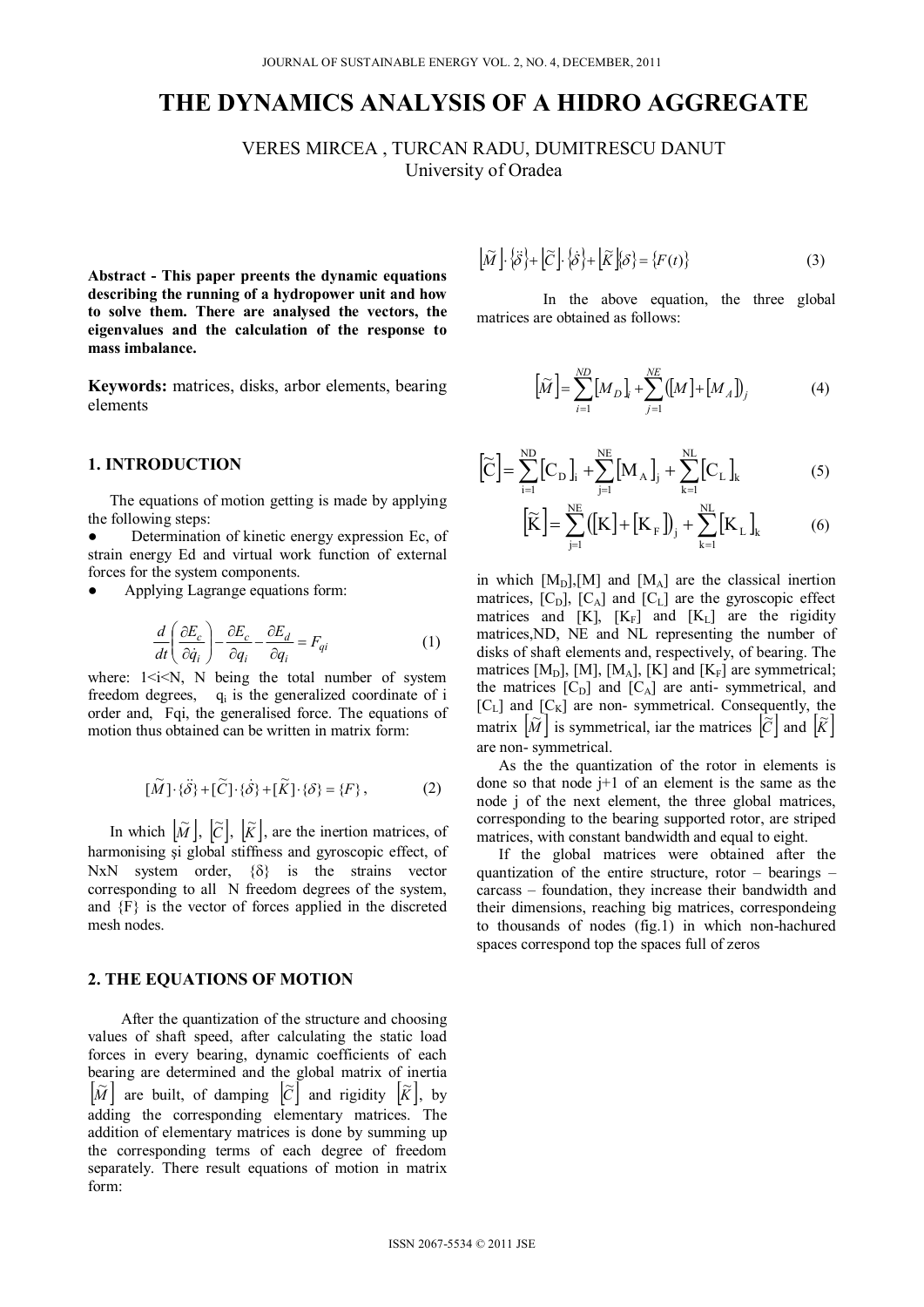

**Fig. 1. Band width of global matrices** 

## **3. THE SOLVING OF MOTION EQUATIONS 3.1. Vectors and eigenvalues**

The main problem in the dynamics of rotors is the determination of critical speeds, of the speed of stability loss and of the response to mass imbalance. As imbalanced masses, the disc placed obliquely on the shaft and other types of external forces, do not modify critical speeds of the rotor sistem– bearings, to calculate the free precession, the right side of equation (3) is neglected, resulting:

$$
\left[\widetilde{M}\right] \cdot \left\{\widetilde{\mathcal{S}}\right\} + \left[\widetilde{C}\right] \cdot \left\{\widetilde{\mathcal{S}}\right\} + \left[\widetilde{K}\right] \cdot \left\{\mathcal{S}\right\} = 0 \tag{7}
$$

Using substitution:

L  $\mathsf{I}$ L  $\mathbf{r}$ 

$$
\{\delta\} = \{X\} \cdot e^{\lambda t} \tag{8}
$$

where  $e=2.718$ , equation (7) reaches:

$$
\begin{bmatrix} [0] \\ -[\widetilde{M}]^{-1} \cdot [\widetilde{K}] & -[\widetilde{M}]^{-1} \cdot [\widetilde{C}] \end{bmatrix} \cdot \begin{bmatrix} \{X\} \\ \lambda \{X\} \end{bmatrix} = \lambda \begin{bmatrix} \{X\} \\ \lambda \{X\} \end{bmatrix}
$$
(9)

where [I] is a unit matrix.

The matrix in relation (9), is of a double order as compared with the order of the initial matrices, it is nonsymmetrical. The eigenvalue problem can not be transformed into a symmetrical one, finally complex solutions will be obtained for vectors and eigenvalues. In order to reduce the size of the matrix above, processing methods can be used by choosing a base of variable vector  $\{\delta\}$  of eigenvectors corresponding to undamped vibration, vectors corresponding to the dominant modes of vibration, generally the first eigenmodes of vibration,

and their number must be at least equal to the number of the first critical speeds that are intended to be determined.

A transformation method commonly used now is the pseudo-modal method. which consists of a which consists of a transformation of coordinates of the form:

$$
\{\delta\} = [\Psi] \cdot \{d\} \tag{10}
$$

where the matrix  $[\Psi]$  represents the modal matrix corresponding to the first n eigenvectors, n being a lot smaller than the order of the matrices in the relation  $(7)$ ,

$$
\left[\Psi\right] = \left[\left\{\Psi_1\right\}, \quad \left\{\Psi_2\right\}, \quad \cdots, \quad \left\{\Psi_n\right\}\right] \tag{11}
$$

Obtained by solving the problem of eigenvalues:

$$
\left(\left[\widetilde{K}^*\right] - \omega^2 \left[\widetilde{M}\right]\right) \cdot \left\{\Psi\right\} = \left\{0\right\} \tag{12}
$$

In the relation (12) the matrix  $\left[\widetilde{K}^*\right]$  is symmetrical being obtained from the matrix  $|\tilde{K}|$  by annuling the nonsymmetrical terms. Considering the transformation (10) and multiplying to the left with  $[\Psi]^{T}$ , relation (7) becomes:

$$
\begin{aligned} \n\left[\Psi\right]^T \cdot \left[\widetilde{M}\right] \cdot \left[\Psi\right] \cdot \left\{\ddot{d}\right\} + \left[\Psi\right]^T \cdot \left[\widetilde{C}\right] \cdot \left[\Psi\right] \cdot \left\{\dot{d}\right\} + \\ \n\left[\Psi\right]^T \cdot \left[K\right] \cdot \left[\Psi\right] \cdot \left\{\dot{d}\right\} = \left\{0\right\} \n\end{aligned} \tag{13}
$$

And after multiplications, it results:

$$
[\widetilde{M}]\cdot\{\widetilde{d}\} + [\widetilde{C}]\cdot\{\widetilde{d}\} + [K]\cdot\{\widetilde{d}\} = \{0\}
$$
 (14)

Where the new matrices obtained have the order nxn, a lot smaller than of the initial matrices. Next, to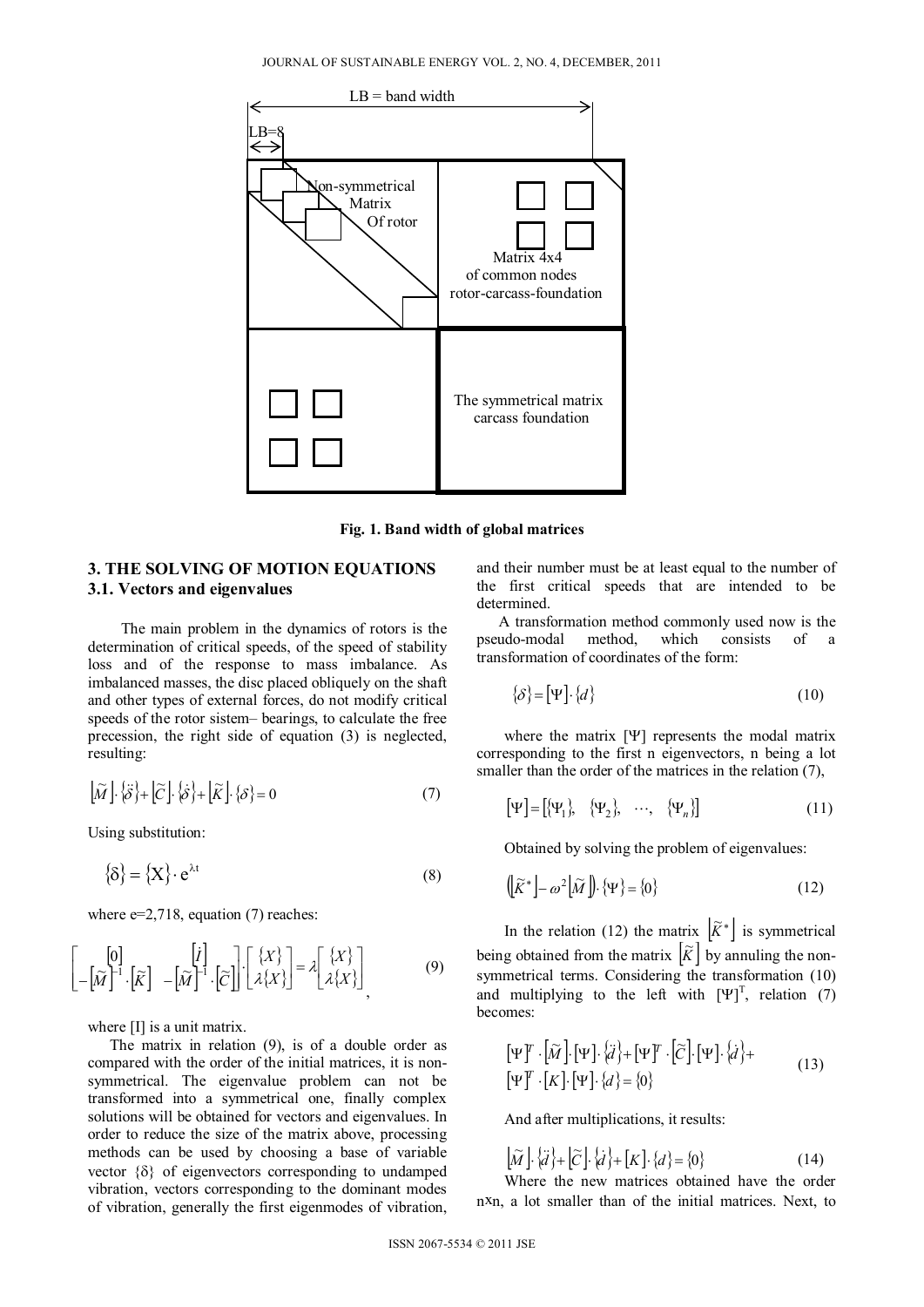determine the first n eigenmodes of vibration of the initial system, equation (14) is brought to standard form of eigenvalues, given in relation (9), which, once solved, leads to the appearance of values and complex eigenvectors. Thus, eigenvalues will be of the form  $A = \alpha \pm i\omega$ ,  $\alpha$  representing the damping coefficient, and  $\omega$  the eigenpulsation. For  $\alpha > 0$  the system is unstable. Also, in the endthe eigenvectors  ${X}$  will be of a complex form, both their real and their imaginary parts, helping helping to draw ellipses precision movement along the rotor, the precision form of the shaft being generally spatial.

The main advantage of pseudo–modal method is the fact that it reduces runtime and used memory, the results being very close to those obtained by the direct method, even for a relatively small n number of retained eigenvectors, by solving the symmetric problem of eigenvalues (12).

### **3.2. Calculation of the response to mass imbalance**

Next is presented the way in which response to imbalance can be obtained in section i, considering concentrated, excentric masses, in sections j and k. Equation (3) can also be written under the form:

$$
f_1(t) = f_c \cos \Omega t + f_s \sin \Omega t \tag{15}
$$

where:

*knode jnode em em em em tf kknk kknk jjnj jjnj c* 0 0 sin cos 0 0 sin cos )( <sup>2</sup> (16) *knode jnode em em em em tf kknk kknk jjnj jjnj s* 0 0 cos sin 0 0 sin cos )( <sup>2</sup> (17)

For the calculation of mass imbalance, equation (7) has the right of different from zero and equal with 
$$
f_1(t)
$$
:

$$
\left[\widetilde{M}\right] \cdot \left\{\widetilde{\delta}\right\} + \left[\widetilde{C}\right] \cdot \left\{\widetilde{\delta}\right\} + \left[K\right] \cdot \left\{\delta\right\} = \left\{0\right\} \tag{18}
$$

The solution will be as disruptive force, so:

$$
\{\delta\} = \{\delta_c\} \cos \Omega t + \{\delta_s\} \sin \Omega t
$$
\n(19)

Replacing (19) in (18) and separating the terms in sin and cos from both members of the relation, there results the double-order system matrices compared to the initial matrices order:

$$
\begin{bmatrix}\n[\widetilde{K}]-\Omega^2[M] & \Omega[\widetilde{C}]\n-\Omega[\widetilde{C}]\n[\widetilde{K}]-\Omega^2[\widetilde{M}]\n\end{bmatrix}\n\cdot\n\begin{bmatrix}\n\delta_c \\
\delta_s\n\end{bmatrix} =\n\begin{bmatrix}\nf_c \\
f_s\n\end{bmatrix}
$$
\n(20)

the vector of unknown being:

$$
\begin{bmatrix} \delta_C \\ \delta_S \end{bmatrix} = \begin{bmatrix} \begin{bmatrix} \tilde{K} \end{bmatrix} - \Omega^2 [M] & \Omega \begin{bmatrix} \tilde{C} \end{bmatrix} & \begin{bmatrix} I_C \\ \tilde{K} \end{bmatrix} - \Omega^2 [\tilde{M}] \end{bmatrix}^{-1} \begin{bmatrix} f_C \\ f_S \end{bmatrix}
$$
\n(21)

Response to imbalance in the i section is obtained from the degrees of freedom of node i, which corresponds to elements 4i-3, 4i-2, 4i-1, 4i, for the terms of cos function and  $n+4i-3$ ,  $n+4i-2$ ,  $n+4i-1$ ,  $n+4i$ , and, for those of sin function, n being the number of degrees of freedom of the system ui, from the vector of unknown. Retaining only the two-way movement of node i we can write:

$$
\begin{bmatrix} x \\ y \end{bmatrix} = \begin{bmatrix} \delta_{4k-3} \cos \Omega t & \delta_{n+4k-3} \sin \Omega t \\ \delta_{4k-2} \cos \Omega t & \delta_{n+4k-2} \sin \Omega t \end{bmatrix}
$$
 (22)

The indices in relation (22) correspond to the place of the elements in the unknown vector, numbered from top to bottom. Relation (22) can also be written under the form:

$$
\begin{bmatrix} x \\ y \end{bmatrix} = \begin{bmatrix} x_c \cos \Omega t & x_s \sin \Omega t \\ y_c \cos \Omega t & y_s \sin \Omega t \end{bmatrix}
$$
 (23)

$$
\begin{cases}\n x(t) = \sqrt{x_c^2 + x_s^2} \sin(\Omega t + \varphi_x) \\
 y(t) = \sqrt{y_c^2 + y_s^2} \sin(\Omega t + \varphi_y)\n\end{cases}
$$
\n(24)

where: